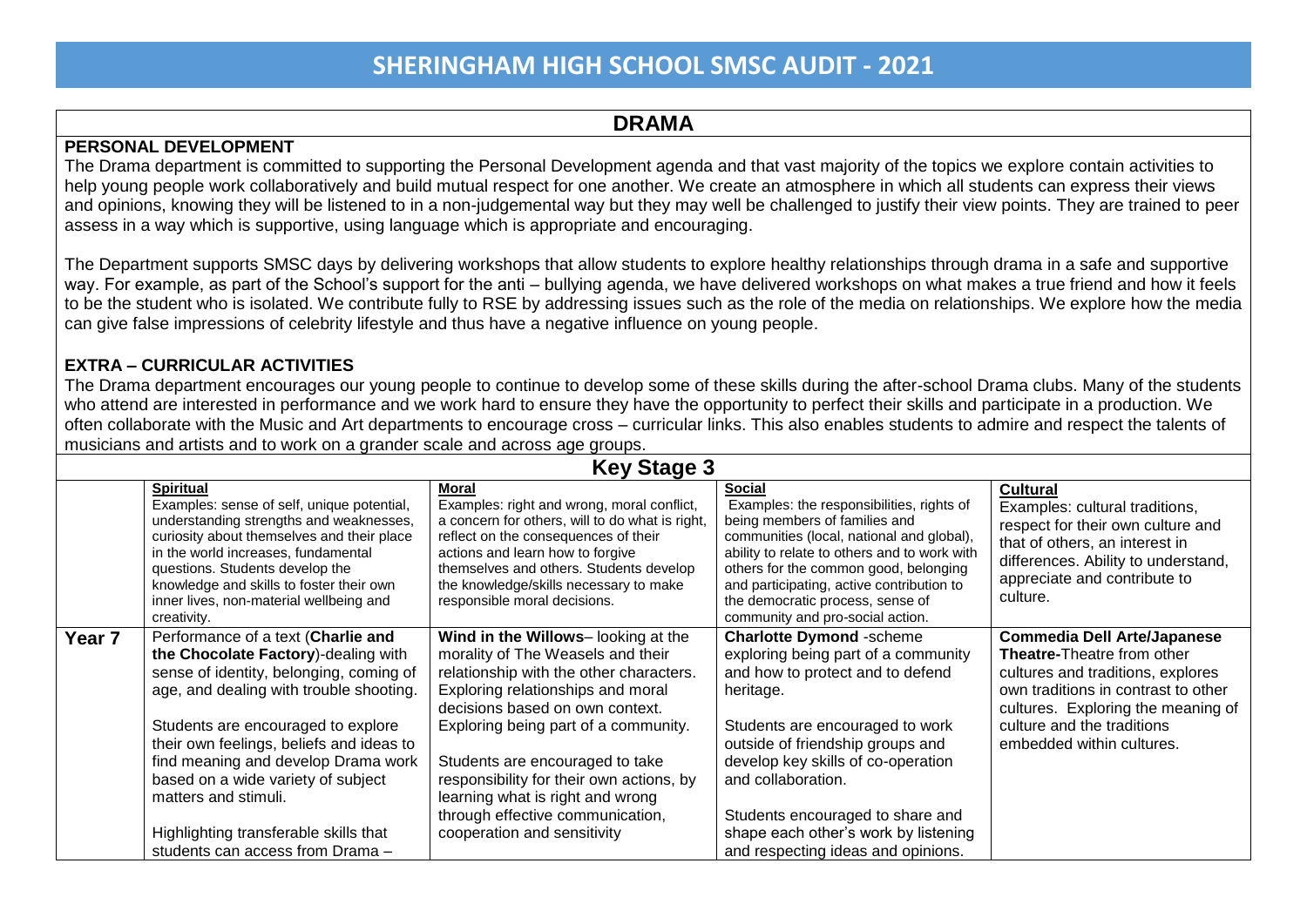| Year <sub>8</sub> | Communication/Presentation and<br>public speaking/Group and Leadership<br>skills/Problem Solving/Time<br>Management/Initiative/Creative<br>Writing/ The ability to work to a<br>deadline and get it right first time.<br>Beowulf - students explore cultural<br>tale and develop their own creative<br>ability in responding to a stimulus.                                                                                                                                               | Pantomime-Exploring issues of<br>stereotyping and assigning gender<br>roles, using blind casting and working<br>outside of friendship groups. Exploring                                                                                                                                                    | Roses of Eyam- Exploring social<br>responsibilities.<br>Students are encouraged to work                                                                                                                                                                                                                                                                | <b>Greek Theatre and History-</b><br>Theatre from other cultures and<br>traditions, explores own traditions<br>in contrast to other cultures.                                                                  |
|-------------------|-------------------------------------------------------------------------------------------------------------------------------------------------------------------------------------------------------------------------------------------------------------------------------------------------------------------------------------------------------------------------------------------------------------------------------------------------------------------------------------------|------------------------------------------------------------------------------------------------------------------------------------------------------------------------------------------------------------------------------------------------------------------------------------------------------------|--------------------------------------------------------------------------------------------------------------------------------------------------------------------------------------------------------------------------------------------------------------------------------------------------------------------------------------------------------|----------------------------------------------------------------------------------------------------------------------------------------------------------------------------------------------------------------|
|                   | Students are encouraged to explore<br>their own feelings, beliefs and ideas to<br>find meaning and develop Drama work<br>based on a wide variety of subject<br>matters and stimuli.<br>Highlighting transferable skills that<br>students can access from Drama -<br>Communication/Presentation and<br>public speaking/Group and Leadership<br>skills/Problem Solving/Time<br>Management/Initiative/Creative<br>Writing/ The ability to work to a<br>deadline and get it right first time. | relationships.<br>Students are encouraged to take<br>responsibility for their own actions, by<br>learning what is right and wrong<br>through effective communication,<br>cooperation and sensitivity                                                                                                       | outside of friendship groups and<br>develop key skills of co-operation<br>and collaboration.<br>Students encouraged to share and<br>shape each other's work by listening<br>and respecting ideas and opinions.                                                                                                                                         | Exploring the meaning of culture<br>and the traditions embedded within<br>cultures.                                                                                                                            |
|                   |                                                                                                                                                                                                                                                                                                                                                                                                                                                                                           | <b>Key Stage 4</b>                                                                                                                                                                                                                                                                                         |                                                                                                                                                                                                                                                                                                                                                        |                                                                                                                                                                                                                |
|                   | <b>Spiritual</b><br>Examples: sense of self, unique potential,<br>understanding strengths and<br>weaknesses, curiosity about themselves<br>and their place in the world increases,<br>fundamental questions. They develop the<br>knowledge and skills to foster their own<br>inner lives, non-material wellbeing and<br>creativity.                                                                                                                                                       | <b>Moral</b><br>Examples: right and wrong, moral conflict,<br>a concern for others, will to do what is right,<br>reflect on the consequences of their<br>actions and learn how to forgive<br>themselves and others. They develop the<br>knowledge/skills necessary to make<br>responsible moral decisions. | <b>Social</b><br>Examples: the responsibilities, rights of<br>being members of families and<br>communities (local, national and global),<br>ability to relate to others and to work with<br>others for the common good, belonging<br>and participating, active contribution to<br>the democratic process, sense of<br>community and pro-social action. | <b>Cultural</b><br>Examples: cultural traditions,<br>respect for their own culture and<br>that of others, an interest in<br>differences. Ability to understand,<br>appreciate and contribute to<br>culture.    |
| Year 9            | <b>Documentary Drama-</b> students<br>develop their own creative ability<br>through researching a chosen topic.<br>Students to work co-operatively and<br>respectfully. Students work to be<br>committed to working co-operatively<br>and appreciating that Drama is one<br>of the only subjects where your input                                                                                                                                                                         | <b>Blood Brothers- Exploring the</b><br>morality of Micky, Sammy and others<br>and their relationship with the other<br>characters within the play. Exploring<br>relationship development and moral<br>decisions based on own context.                                                                     | The Zutons- Dealing with sense of<br>identity, belonging, coming of age,<br>drug and alcohol use, peer<br>relationships and dealing with trouble<br>shooting.<br>Students are encouraged to explore<br>their own feelings, beliefs and ideas<br>to find meaning and develop Drama                                                                      | Anne Frank- Exploring dilemmas<br>and working through overcoming<br>them. Exploring relationships and<br>being part of a community.<br>Contextual factors are a significant<br>AO at GCSE Theatre. Differences |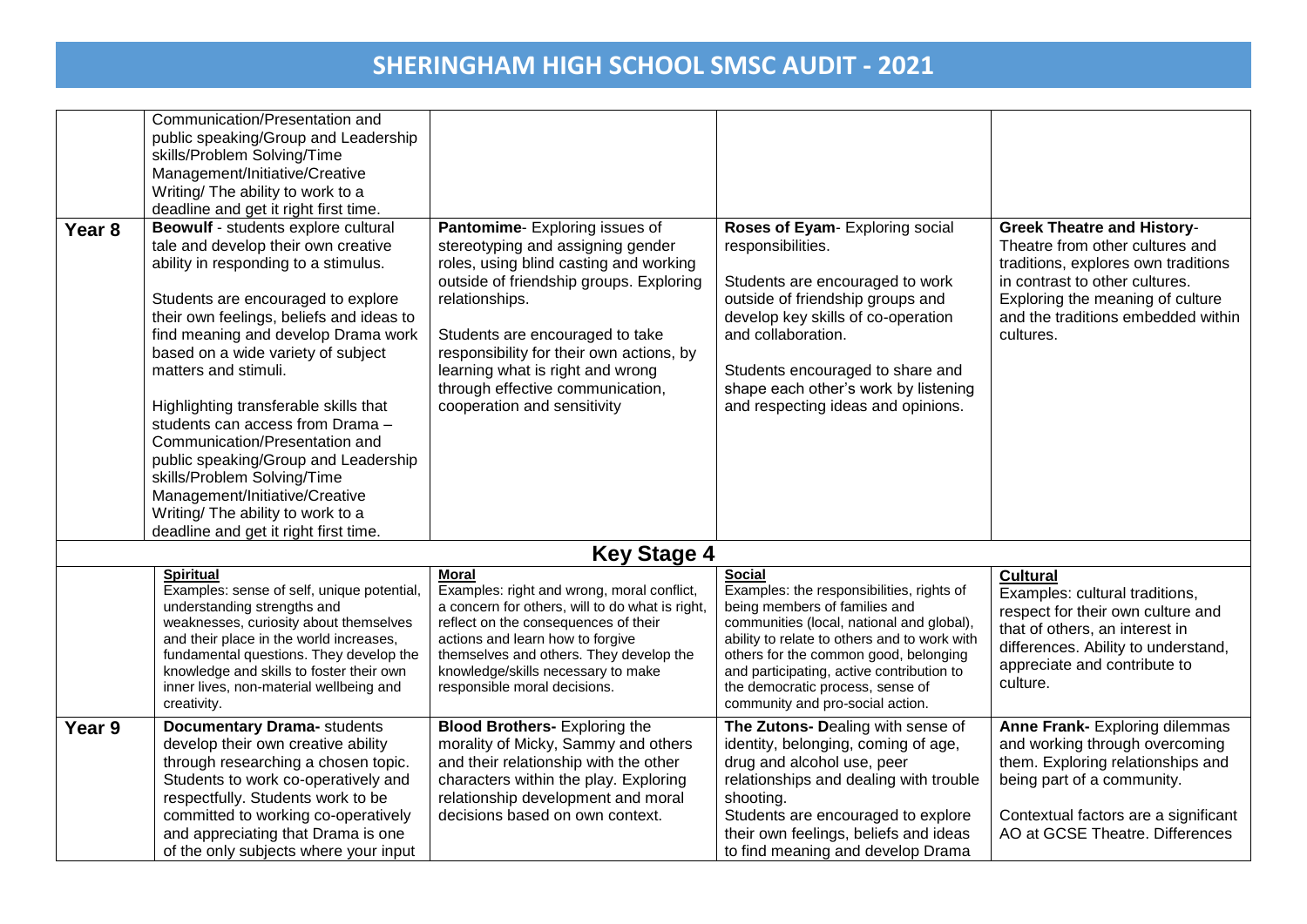|         | can have a positive/negative<br>influence on others.                                                      |                                                                                                                                                           | work based on a wide variety of<br>subject matters and stimuli.<br>Students are encouraged to work<br>outside of friendship groups and                                                                                                                                                                                                                                                                                                                 | between modern and historical<br>context explored.                                                                            |
|---------|-----------------------------------------------------------------------------------------------------------|-----------------------------------------------------------------------------------------------------------------------------------------------------------|--------------------------------------------------------------------------------------------------------------------------------------------------------------------------------------------------------------------------------------------------------------------------------------------------------------------------------------------------------------------------------------------------------------------------------------------------------|-------------------------------------------------------------------------------------------------------------------------------|
|         |                                                                                                           |                                                                                                                                                           | develop key skills of co-operation<br>and collaboration.<br>Students encouraged to share and<br>shape each other's work by listening<br>and respecting ideas and opinions.                                                                                                                                                                                                                                                                             |                                                                                                                               |
| Year 10 | <b>Developing Theatre- students</b><br>develop their own creative ability in<br>responding to a stimulus. | Exploring component 2 stimuli and<br>component 3 texts - looking at issues<br>of gender inequality / crime / social<br>responsibility / social media etc. | Exploring component 2 stimuli and<br>component 3 texts - looking at<br>issues of gender inequality / crime /<br>social responsibility / social media<br>etc.                                                                                                                                                                                                                                                                                           | Contextual factors are a significant<br>AO at GCSE Theatre. Differences<br>between modern and historical<br>context explored. |
|         |                                                                                                           |                                                                                                                                                           | <b>Developing Theatre- students</b><br>develop their own creative ability in<br>responding to a stimulus.<br>Students to work co-operatively and<br>respectfully on devised work (Mock<br>Component 1) and scripted work. To<br>organise and stick to rehearsals. To<br>be committed to working co-<br>operatively and appreciating that<br>Drama is one of the only subjects<br>where your input can have a<br>positive/negative influence on others. |                                                                                                                               |
| Year 11 | <b>Developing Theatre- students</b><br>develop their own creative ability in<br>responding to a stimulus. | Exploring component 2 stimuli and<br>component 3 texts - looking at issues<br>of gender inequality / crime / social<br>responsibility / social media etc. | Exploring component 2 stimuli and<br>component 3 texts - looking at<br>issues of gender inequality / crime /<br>social responsibility / social media<br>etc.                                                                                                                                                                                                                                                                                           | Contextual factors are a significant<br>AO at GCSE Theatre. Differences<br>between modern and historical<br>context explored. |
|         |                                                                                                           |                                                                                                                                                           | <b>Developing Theatre- students</b><br>develop their own creative ability in<br>responding to a stimulus.<br>Students to work co-operatively and<br>respectfully on devised work (GCSE<br>Component 1) and scripted work. To<br>organise and stick to rehearsals. To<br>be committed to working co-<br>operatively and appreciating that                                                                                                               |                                                                                                                               |